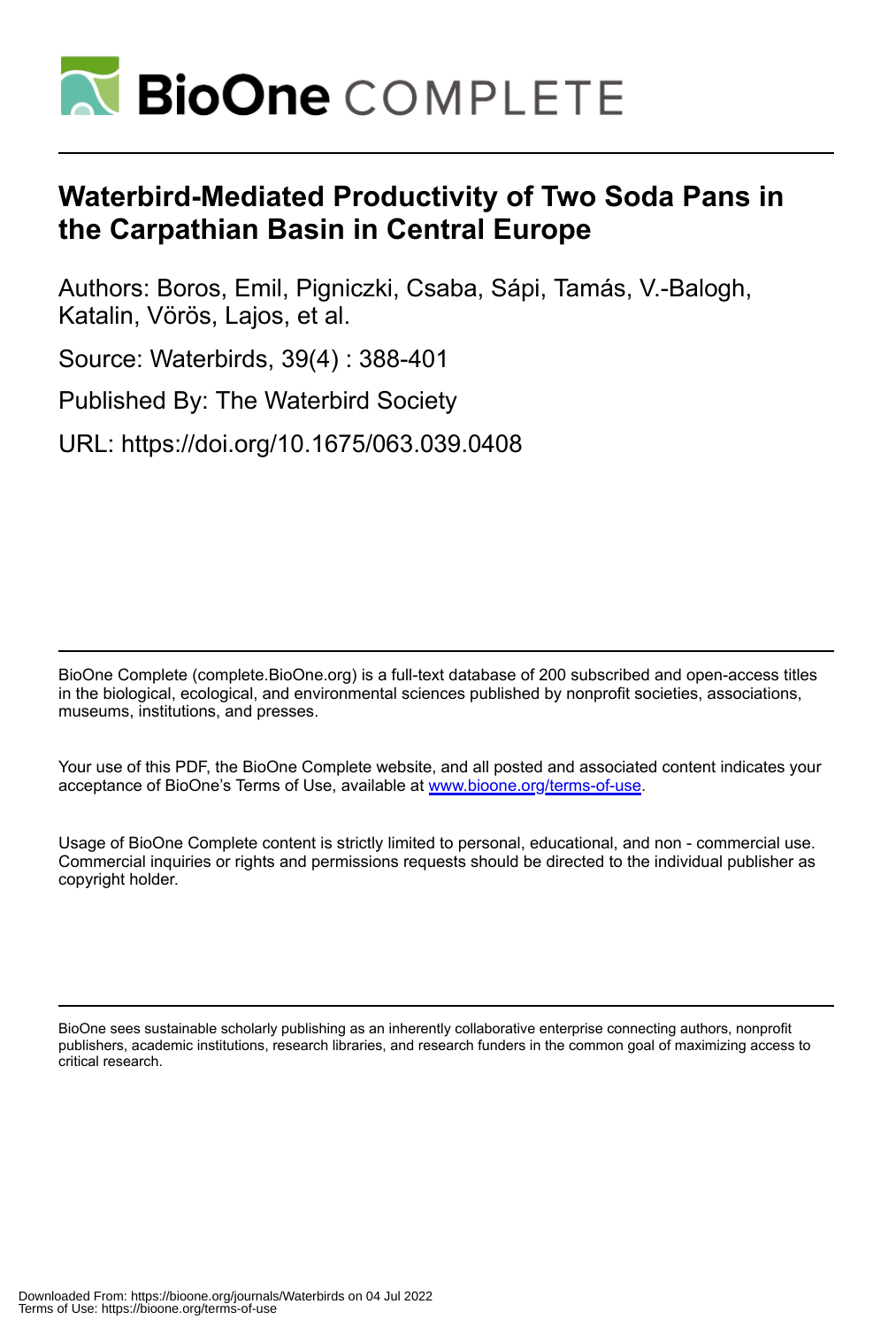# **Waterbird-mediated Productivity of Two Soda Pans in the Carpathian Basin in Central Europe**

EMIL BOROS<sup>1,\*</sup>, Csaba Pigniczki<sup>2</sup>, Tamás Sápi<sup>2</sup>, Katalin V.-Balogh<sup>1</sup>, Lajos Vörös<sup>1</sup> and Boglárka Somogyi<sup>1</sup>

1 MTA Centre for Ecological Research, Balaton Limnological Institute, P.O. Box 35, H-8237 Tihany, Hungary

2 Kiskunság National Park Directorate, P.O. Box 186, H-6000 Kecskemét, Hungary

\* Corresponding author; E-mail: boros.emil@okologia.mta.hu

**Abstract.—**The effect of aquatic birds on nutrient cycling and energy flow was investigated in two soda pans, one turbid and the other colored, with different physical and chemical characteristics. Primary plankton production and respiration were measured together with an estimation of waterbird carbon, nitrogen and phosphorus loading during 2014. Both pans were hypertrophic and showed net heterotrophy. The nutrient loading of the birds in the turbid pan was approximately five times higher (C: 758 kg/ha/year, N: 122 kg/ha/year, P: 20 kg/ha/year) than in the colored pan, with significant guanotrophication. Despite the high chlorophyll *a* concentrations (turbid:  $752 \text{ µg/l}$  and colored:  $369 \text{ µg/l}$ , on average), the annual surface-related planktonic production was relatively low (turbid: 64 mg  $C/m^2$ /year and colored: 23 mg  $C/m^2$ /year), by contrast, respiration was similar in the two pans (turbid: 75 C/m<sup>2</sup>/year and colored: 78 mg C/m<sup>2</sup>/year). Nutrient loading showed a significant positive correlation with total and soluble reactive phosphorus, chlorophyll *a* and gross planktonic production, supporting the conclusion that the waterbirds significantly affected primary production. By contrast, there was no significant correlation between the nutrient loading and planktonic respiration. The low production and respiration ratio (Pro/Res) in the colored pan was presumably caused by a high dissolved organic carbon concentration (polyhumic). A possible explanation for the difference of Pro/Res between the turbid and colored pans is variation in the decomposition of the bird excrement and surrounding macrophytes. *Received 20 January 2016, accepted 22 August 2016.*

**Key words.—**colored pan, guanotrophication, heterotrophy, Ramsar sites, respiration, turbid pan.

Waterbirds 39(4): 388-401, 2016

The role of waterbirds in biochemical cycles and productivity in aquatic ecosystems has been studied in a number of cases. Guanotrophication by waterbirds can have a positive impact on productivity and energy flow. However, waterbirds can cause local habitat degradation. Several supporting and regulatory ecosystem services are provided by waterbirds (Green and Elmberg 2013). The influence of birds in aquatic ecosystems is often indirect, and their importance remains largely unknown because of the lack of essential information about the interactions between waterbirds and other ecosystem components. Thus, effective management of aquatic ecosystems requires a better understanding of how waterbirds can affect ecosystems.

Zavarzin (1993) observed that endorheic soda lakes have closed nutrient cycling, where the input of carbon and nitrogen into the ecosystem comes predominantly from  $\mathrm{CO}_2$  and  $\mathrm{N}_2$  fixation by photosynthetic cyanobacteria. On other hand, the soda lakes are not entirely closed systems because of sometimes vast populations of waterbirds (Brian *et al*. 1998; Sorokin *et al*. 2014).The soda pans of the Carpathian Basin are important breeding and stopover sites for African-Eurasian migratory waterbirds traversing the Black Sea and the Mediterranean flyway (Boros *et al*. 2013). The aquatic communities of these habitats are strongly linked to waterbirds in three ways: 1) soda pans with high zooplankton biomass attract planktivorous filter-feeding waterbirds (Boros *et al*. 2006a; Horváth *et al*. 2013); 2) wading shorebirds feed on less abundant nektonic and benthic invertebrates (Boros *et al*. 2006b, 2008b); and 3) large-bodied herbivorous bird species (e.g., geese) provide a significantly high external nutrient load of carbon (C), nitrogen (N), and phosphorus (P), which causes hypertrophic conditions (Boros *et al*. 2008a) and may lead to net heterotrophy (Vörös *et al*. 2008).

The primary objective of this study was to identify the impact of waterbirds on the processes of production and decomposition in two characteristic Hungarian soda pans. Our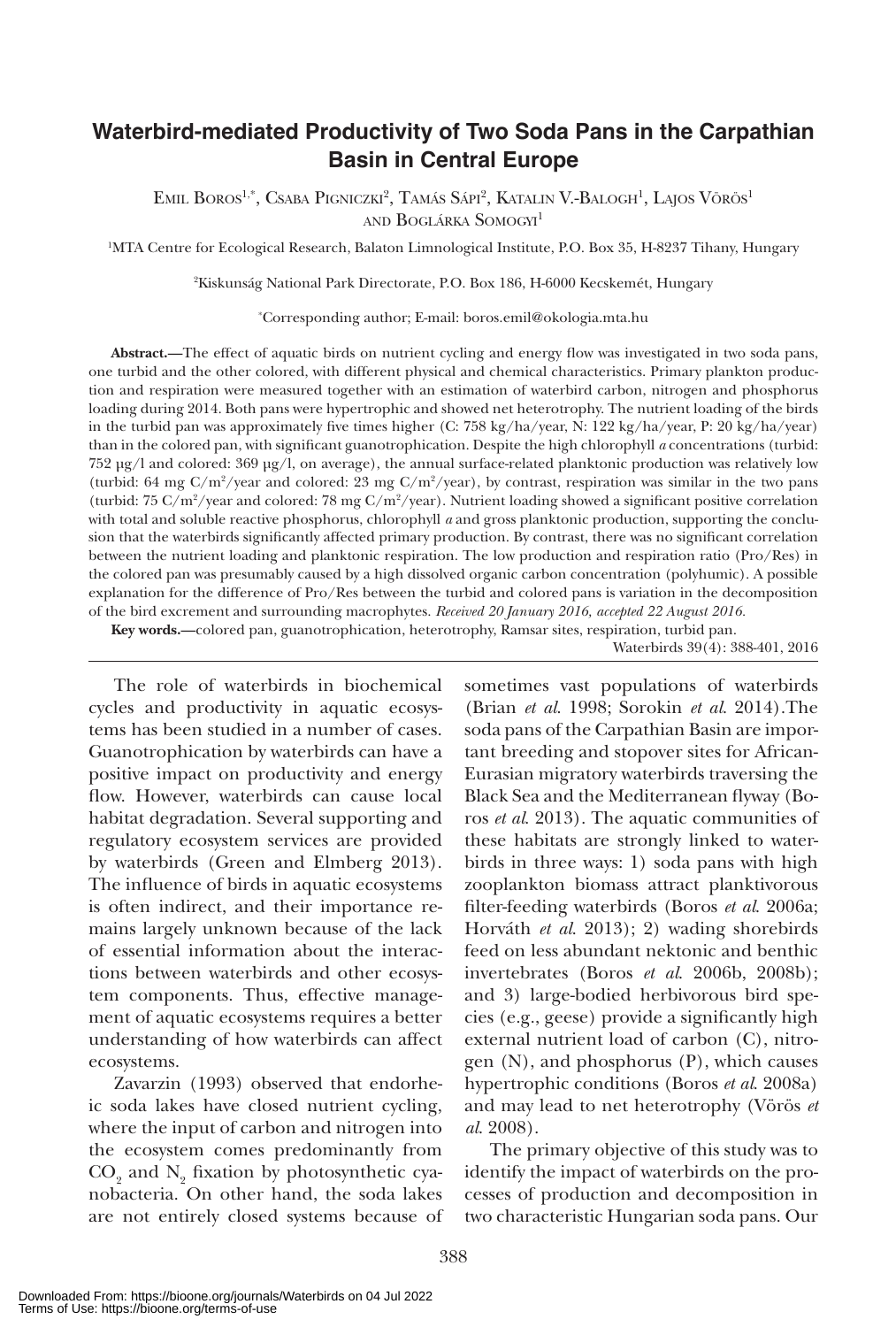hypothesis was that waterbirds have a significant impact on both planktonic production and respiration because of the nutrient loading associated with their presence. By selecting two different hypertrophic soda pans, one dominated by open water (80%) and one by macrophyte vegetation (90%), the spatial distribution of marshland macrophytes was also taken into account as a background environmental factor.

## **METHODS**

# Study Area

The pans were located in the Duna-Tisza Interfluvial region of Hungary. The Zab-szék pan (46° 50' 5.09" N, 19° 10' 17.82" E) was selected as a prototypical turbid type (grayish-white water rich in suspended colloidal minerals), while the Sósér pan (46° 47' 18.62" N, 19° 8' 39.71" E) was selected to represent the colored type (brownish-black water rich in dissolved humic matters). The two pans are located 3 km apart. The pans are situated in the groundwater discharge areas of a closed hydrographic (endorheic) basin, in which groundwater inflow exceeds the surface-related watershed inflow and precipitation (Boros *et al*. 2013). We assume that nutrient input by precipitation, surface and groundwater inflow were the same in both pans.

Submerged macrophytes were absent from the open waters of the pans, but both pans were surrounded by marshland vegetation dominated by saltmarsh bulrush (*Bolboschoenus maritimus*) and common reed (*Phragmites australis*) in varying spatial proportions. The extent of open water and marshland vegetation was estimated from field observations and remote-sensing databases extracted from Google Earth. The mapping procedure and spatial calculations were carried out using ArcMap (Environmental Systems Research Institute 2013). The selected pans differed in the spatial distribution of open water and macrophyte-covered areas: in 2014, the turbid Zab-szék pan (143 ha) consisted of 80% open water and 20% marshland vegetation, whereas the colored Sósér pan (51 ha) consisted of 90% marshland vegetation and only 10% open water at average water-depth levels. As both pans are shallow with intermittent standing water, they are incapable of supporting resident fish populations.

# Field Measurements and Water Sampling

Water sampling was carried out monthly between January and December 2014 in the open waters of the pans. Water depth was measured at each sampling location, and underwater light conditions were measured with a Secchi disc (Secchi) except when the pan bottom was visible (Wetzel and Likens 1991). Water temperature, pH and conductivity were measured using a WTW MultiLine P4 field instrument. The diel variation in wa-

ter temperature was determined using HOBO Pendant Temperature/Light Data Loggers (64K-UA-002-64). Salinity (Sal) was calculated from conductivity using the following formula: salinity  $(g/l) = 0.8 \times$  conductivity (mS/cm) (Boros *et al*. 2014).

#### Laboratory Measurements

The concentration of colored dissolved organic matter (CDOM) was expressed as Pt (platina) units (mg Pt/l) using the method of Cuthbert and del Giorgio (1992). Acid-washed glassware was used for the analyses. Samples for total organic carbon (TOC) and dissolved organic carbon (DOC) analyses were acidified (to pH 2 with HCl) and bubbled to remove dissolved inorganic carbon. Next, the samples were filtered through a precombusted GF-5 glass fiber filter (pore size  $= 0.4$  µm), and both TOC and DOC concentrations were measured using an Elementar High TOC (V.-Balogh *et al*. 2009, 2010). Particulate organic carbon (POC) was defined as the difference between TOC and DOC concentrations  $(POC = TOC - DOC)$ .

For the determination of total nitrogen (TN), samples were digested by sodium hydroxide and potassium-persulfate in an autoclave at a temperature of 121 °C, and TN was measured with a Shimadzu UV-160A spectrophotometer (Eaton *et al*. 1995). The quantity of soluble reactive phosphorus (SRP) was determined from filtrates based on the method of Murphy and Riley (1962), while total phosphorus (TP) content was measured spectrophotometrically after potassium-persulfate digestion from unfiltered water samples (Menzel and Corwin 1965).

Total suspended solids (TSS) were determined gravimetrically (Eaton *et al*. 1995) after filtration through cellulose acetate filters (pore size  $= 0.4$  µm). For the chlorophyll *a* (Chl) measurement, 5-100 ml of each sample (depending on turbidity) was filtered through a GF-5 glass fiber filter, after which chlorophyll *a* concentration was determined spectrophotometrically with hot methanol extraction (Wetzel and Likens 1991). Algalfree suspended solids (TSS-Alg) concentration was calculated by assuming a 1:100 ratio between chlorophyll *a* concentration and the dry weight of phytoplankton (Reynolds 1984). Subtracting the latter from the total suspended solids (TSS) concentration yielded the algalfree suspended solids (TSS-Alg) concentration.

#### Planktonic Primary Production and Respiration

Planktonic primary production (Pro) and community respiration (Res) were measured monthly using the 'light-dark bottle' method (Vollenweider 1969). The measurements began after ice melt from 1 February 2014 to 31 December 2014, except in July, when the pans were almost completely dry. Seasonal variation was monitored with two measurements per month during the vegetation period from March to October 2014, except in July and August, again because of low water levels. To estimate production and respiration rates, samples were collected in 300 ml Karlsruhe bottles in the field. For each pan, three light bottles and three darkened bottles were placed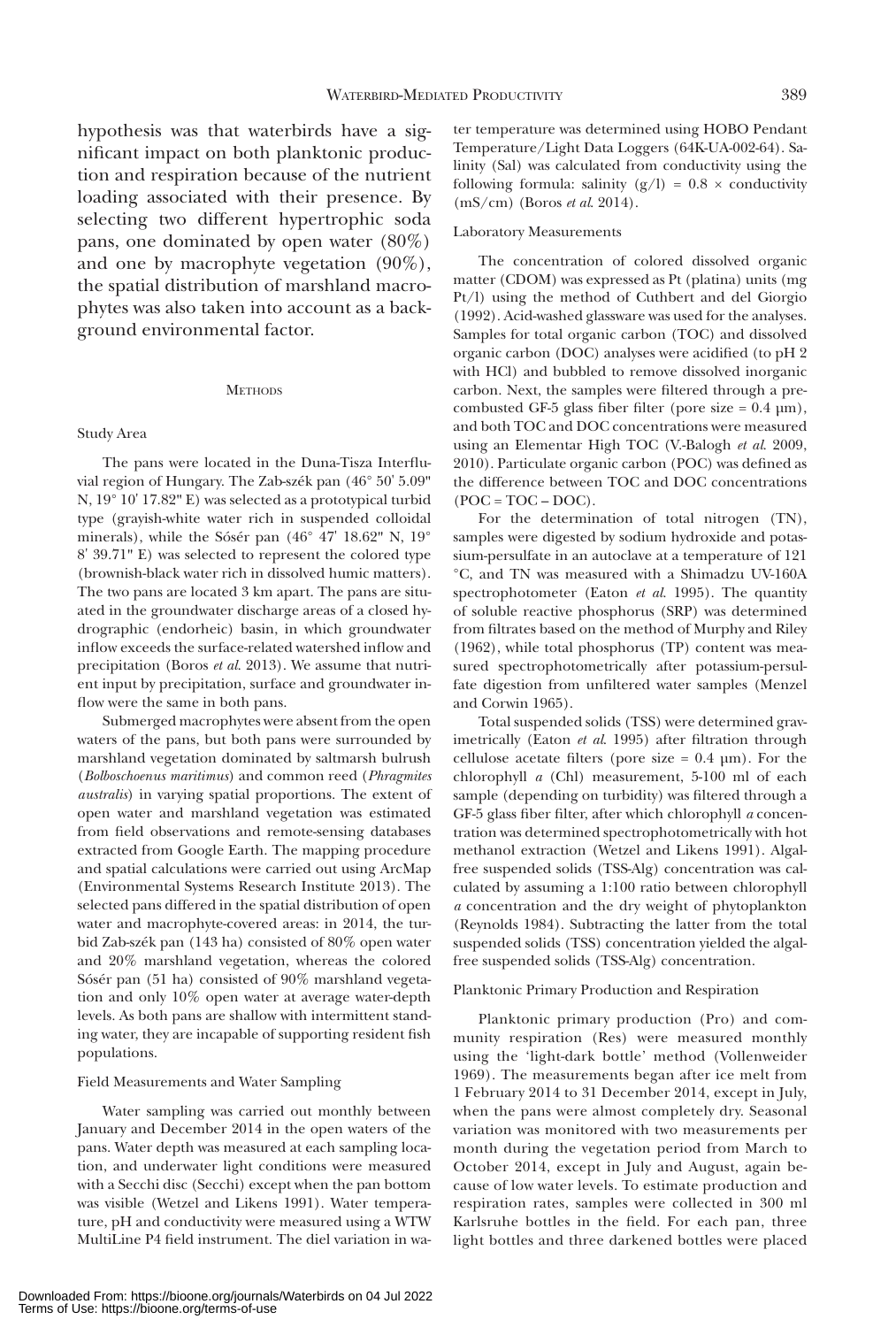# **RESULTS**

Waterbird Population and Nutrient Loading

Both waterbird species richness and abundance were higher on the Zab-szék pan than on the Sósér pan, likely because of the difference in the size of the open water area. Altogether, 45 waterbird species were observed on the two pans, but only 14 of them were observed on the Sósér pan whereas only 44 of them were found on the Zab-szék pan (Table 2). Bird abundance and nutrient loading displayed notable seasonal variation, which was associated with peaks in the passage of migratory birds. The abundance of waterbirds observed on the Zab-szék pan was highest in early spring (February-March), with a second peak (July) of post-breeding birds occurring prior to the drying out of the pans (Fig. 1A). On the Sósér pan, only moderate population peaks occurred in spring and summer (Fig. 1B). The highest observed waterbird abundance was 171 individuals/ha on Zab-szék pan in February, while there were only 26 individuals/ ha on the Sósér pan at the beginning of July as the pan was drying out. The cumulative yearly sum of the monthly average number of waterbirds was two orders of magnitude higher and the yearly sum of the monthly average abundance was one order of magnitude higher on the Zab-szék pan (55,453 individuals; 385.10 individuals/ha) compared to Sósér pan (495 individuals; 41.24 individuals/ha). The species composition of the waterbird community differed between the pans. Based on the number of individuals/ ha, the primary species contributing to the allochthonous nutrient loads on the Zabszék pan were the Greater White-fronted Goose, Greylag Goose, Eurasian Teal, Mallard, Eurasian Curlew, Caspian Gull, Yellowlegged Gull, and Black-headed Gull, while on the Sósér pan, the Northern Lapwing and the Black-headed Gull were the only abundant species (scientific names in Tables 1 and 2).

In 2014, the yearly total nutrient loading of waterbirds was estimated to be 7,582 mg  $C/m^2$ /year, 1,221 mg N/m<sup>2</sup>/year and 197

into the water along the shoreline. The bottles were fully submerged in an upside-down position, with the bottom of the bottles at the surface and the height of the Karlsruhe bottles extending beyond the euphotic depth of the ponds. Incubations lasted from 10 to 14 hr. Dissolved oxygen before and after the incubations was measured with a WTW Oxi 539 dissolved oxygen meter and a TriOxmatic 300 electrode. Daily production was calculated from the hourly values by assuming that Production(daily) = Production(hourly)  $\times$ daylight hours. Daily respiration (for 24 hr) was calculated on the basis of the measured hourly respiration rates taking into account the diel variability of respiration as a consequence of temperature dependence (del Giorgio and le B. Williams 2005). Oxygen concentration data were transformed into carbon concentration (mg C/l) by applying a constant parameter of 0.313.

#### Estimation of the Nutrient Loading of Waterbirds

The nutrient loading of birds was estimated by determining the abundance of waterbird populations and the nutrient content of their excrement. Waterbirds on the open water of the pans were counted with binoculars (8×42 and 10×42) and spotting scopes (30×75 and zoom 20-60×78) during daylight at 7-day intervals throughout 2014. Daily bird abundance (individuals/ha) was calculated from the average of the weekly counts for each month. The contribution of waterbird populations to the daily nutrient load was estimated using daily net rates of C, N, and P excretion (Table 1). Daily carbon, nitrogen and phosphorus excretion data  $(g/day/individual)$  were modified by a speciesresidency time correction factor (RTF: residence time in hours on the pans during 24 hr) on the water surface based on observed diurnal and nocturnal activity. Daily net C, N, and P excrement data and waterbird species RTFs are listed in Table 2. The monthly total loading of waterbirds =  $\Sigma$  species (A × E × RTF × D), where A is the daily mean of abundance of waterbird species for each month, E is the daily net rate of C, N, and P in the excrement of each bird species, RTF is the daily residency time factor of each species on the open water and D is the number of days of each month. The annual summarized net C, N, and P loads were determined by summing the monthly average loads. Surface-related data were calculated as the sum of monthly loading volumes divided by the actual size of the open water of each month.

# Statistical Analyses

We tested for relationships between waterbirdrelated nutrient loading and the investigated water variables with pairwise Spearman rank correlations. To reveal any possible relationship between measured and estimated parameters, we also carried out a Principal Component Analysis (PCA). Basic statistical analyses, graph preparation, PCA ordination with standardized scores and Spearman rank correlations were performed using Origin software (OriginLab 2015).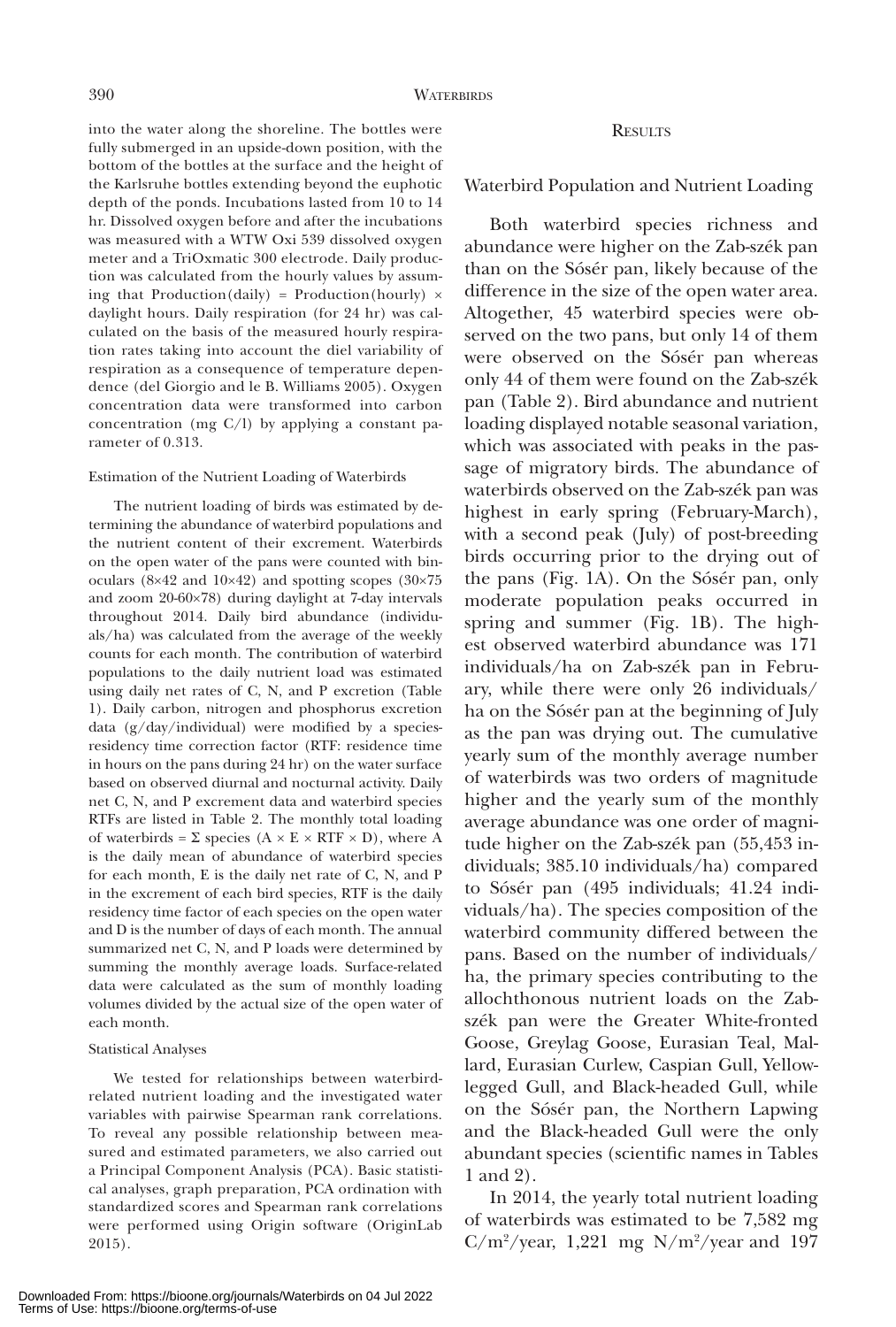| Table 1. Daily net Carbon (C), Nitrogen (N), and Phosphorus (P) excrement data (g/day/individual) and residency time factors (RTF: residency time hours on the pans during<br>24 hours) of the observed waterbird species. International English and scientific names are from the British Ornithologists' Union (2013) |                                   |                  |       |      |                |                                       |
|-------------------------------------------------------------------------------------------------------------------------------------------------------------------------------------------------------------------------------------------------------------------------------------------------------------------------|-----------------------------------|------------------|-------|------|----------------|---------------------------------------|
| Waterbird Species                                                                                                                                                                                                                                                                                                       |                                   | RTF              | Ō     | z    | $\mathsf{p}$   | Source                                |
| Tundra/Taiga Bean Goose                                                                                                                                                                                                                                                                                                 | Anser fabalis                     | 0.6              | 9.76  | 0.49 | Ξ              | Oláh (2003)                           |
| Greylag Goose                                                                                                                                                                                                                                                                                                           | Anser anser                       | 0.6              | 9.76  | 0.49 | Ξ              | Oláh (2003)                           |
| Greater White-fronted Goose                                                                                                                                                                                                                                                                                             | Anser albifrons                   | 0.6              | 8.60  | 0.69 | 0.08           | Kear (1963)                           |
| Dabbling ducks                                                                                                                                                                                                                                                                                                          | Anas spp.                         | 0.8              | 9.12  | 0.58 | 0.18           | Manny et al. (1994); Oláh (2003)      |
| Diving ducks                                                                                                                                                                                                                                                                                                            | Aythya and Mergus spp.            | $\overline{1.0}$ | 9.69  | 0.61 | 0.19           | Manny et al. $(1994)$ ; Oláh $(2003)$ |
| Great Egret                                                                                                                                                                                                                                                                                                             | Ardea alba                        | $\overline{1.0}$ | 14.50 | 1.38 | 3.78           | Marion et al. $(1994)$                |
| Grey Heron                                                                                                                                                                                                                                                                                                              | Ardea cinerea                     | $\overline{1.0}$ | 14.50 | 1.38 | 3.78           | Marion et al. $(1994)$                |
| Grebes                                                                                                                                                                                                                                                                                                                  | Podiceps spp.                     | $\overline{1.0}$ | 9.69  | 0.61 | 0.19           | Manny et al. (1994); Oláh (2003)      |
| Common Crane                                                                                                                                                                                                                                                                                                            | Grus grus                         | 0.6              | 8.40  | 3.48 | 0.58           | Oláh (2003)                           |
| Pied Avocet                                                                                                                                                                                                                                                                                                             | Recurvirostra avosetta            | 1.0              | 5.00  | 2.16 | 0.36           | Oláh (2003)                           |
| Black-winged Stilt                                                                                                                                                                                                                                                                                                      | Himantopus himantopus             | $\frac{0}{1}$    | 5.00  | 2.16 | 0.36           | Oláh (2003)                           |
| Curlews                                                                                                                                                                                                                                                                                                                 | Numenius spp                      | 0.6              | 3.00  | 1.30 | 0.22           | Oláh (2003)                           |
| Northern Lapwing                                                                                                                                                                                                                                                                                                        | Vanellus vanellus                 | 0.6              | 2.52  | 0.65 | 0.12           | Oláh (2003)                           |
| Plovers                                                                                                                                                                                                                                                                                                                 | Charadrius spp.                   | $\overline{1.0}$ | 3.00  | 0.93 | $\overline{0}$ | Oláh (2003)                           |
| Ruff                                                                                                                                                                                                                                                                                                                    | Philomachus pugnax                | 0.6              | 2.52  | 0.65 | 0.12           | Oláh (2003)                           |
| Sandpipers 1                                                                                                                                                                                                                                                                                                            | Calidris spp.                     | $\overline{1.0}$ | 3.00  | 0.93 | $\overline{0}$ | Oláh (2003)                           |
| Sandpipers 2                                                                                                                                                                                                                                                                                                            | $Tringa$ spp.                     | 1.0              | 4.20  | 1.08 | 0.20           | Oláh (2003)                           |
| Common Snipe                                                                                                                                                                                                                                                                                                            | Gallinago gallinago               | 1.0              | 4.20  | 1.08 | 0.20           | Oláh (2003)                           |
| Black-headed Gul                                                                                                                                                                                                                                                                                                        | $\emph{Chroicephalus~ridibundus}$ | 0.6              | 3.48  | 0.36 | 0.23           | Gould and Fletcher (1978)             |
| Mediterranean Gull                                                                                                                                                                                                                                                                                                      | $L$ arus melanocephalus           | 0.6              | 3.48  | 0.36 | 0.23           | Boros et al. (2008a)                  |
| Caspian Gull                                                                                                                                                                                                                                                                                                            | Larus cachinnans                  | 0.6              | 7.68  | 0.66 | 0.62           | Gould and Fletcher (1978)             |
| Mew Gull                                                                                                                                                                                                                                                                                                                | Larus canus                       | 0.6              | 4.32  | 0.48 | 0.30           | (1978)<br>Gould and Fletcher          |
| Terns                                                                                                                                                                                                                                                                                                                   | Chidonias spp. and Sterna spp.    | $\overline{1.0}$ | 4.50  | 0.60 | 0.38           | Boros et al. $(2008a)$                |
| Yellow-legged Gull                                                                                                                                                                                                                                                                                                      | Larus michahellis                 | 0.6              | 7.68  | 0.66 | 0.62           | Gould and Fletcher (1978)             |

 $\epsilon$ ś ्  $\ddot{\cdot}$ Ĭ, R į,  $\widehat{e}$ ļ, É ł,  $\tilde{f}$ Ž  $\epsilon$ ł, Ċ f, È ł,  $\frac{1}{2}$  $\mathbf{r}$ Downloaded From: https://bioone.org/journals/Waterbirds on 04 Jul 2022 Terms of Use: https://bioone.org/terms-of-use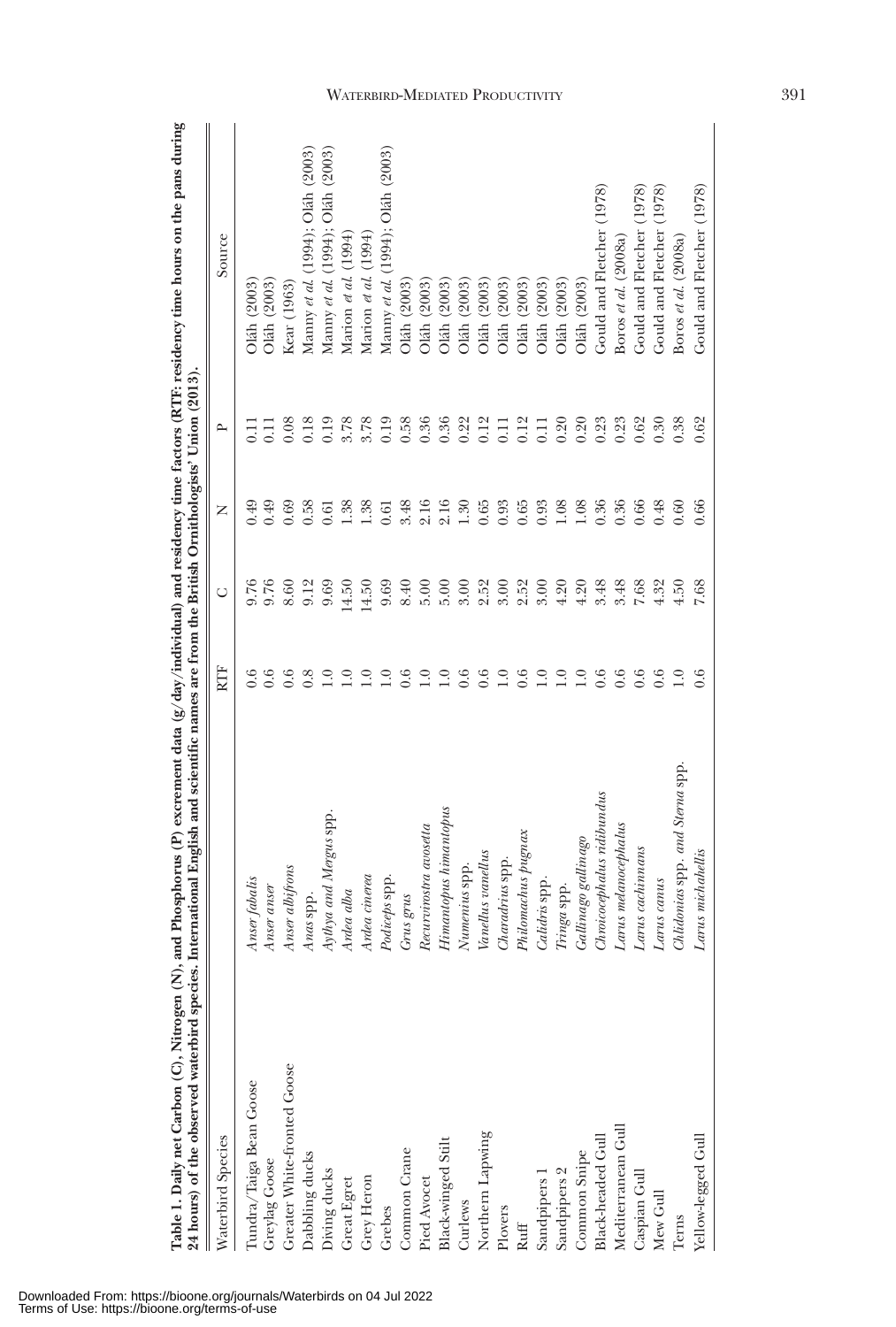| gists' Union (2013).<br>Waterbird Species |                                 | #individuals)<br>Zab-szék Pan | $#$ individuals)<br>Sósér Pan | $(*$ individuals/ha)<br>Zab-szék Pan | $#$ individuals/ha)<br>Sósér Pan |
|-------------------------------------------|---------------------------------|-------------------------------|-------------------------------|--------------------------------------|----------------------------------|
| Greater White-fronted Goose               | Anser albifrons                 | 36,930                        |                               | 256.46                               |                                  |
| Greylag Goose                             | Anser anser                     | 1,643                         | 100                           | 11.41                                | 8.33                             |
| Tundra/Taiga Bean Goose                   | <i>cabalis</i><br>Answerf       |                               |                               | 0.01                                 |                                  |
| Red-breasted Goose                        | Branta ruficollis               | u ro                          |                               | 0.03                                 |                                  |
| Northern Pintail                          | Anas acuta                      | $\overline{5}$                |                               | 0.63                                 |                                  |
| Northern Shoveler                         | Anas clypeata                   | 793                           |                               | 5.51                                 |                                  |
| Eurasian Teal                             | $Anas\,area$                    | 5,818                         |                               | 40.40                                |                                  |
| Eurasian Wigeon                           | Anas penelope                   | 224                           |                               | $1.56\,$                             |                                  |
| Mallard                                   | Anas platyrhynchos              | 2,723                         |                               | 18.91                                |                                  |
| Garganey                                  | $Anas$ querquedula              | $43\,$                        |                               | 0.30                                 |                                  |
| Gadwall                                   | Anas strepera                   | $20\,$                        |                               | 0.14                                 |                                  |
| Common Pochard                            | Aythya ferina                   | IJ                            |                               | 0.03                                 |                                  |
| Common Shelduck                           | Tadorna tadorna                 | $\frac{151}{37}$              |                               | $1.05\,$                             |                                  |
| Great Egret                               | Ardea alba                      |                               |                               | 0.26                                 |                                  |
| Grey Heron                                | Ardea cinerea                   |                               |                               | 0.01                                 |                                  |
| Common Crane                              | Grus grus<br>Actitis hypoleucos | $60\,$                        |                               | 0.42                                 |                                  |
| Common Sandpiper                          |                                 | $\sim$                        |                               | 0.01                                 |                                  |
| Dunlin                                    | Calidris alpina                 | 629                           |                               | 4.37                                 | 0.08                             |
| Curlew Sandpiper                          | Calidris ferruginea             |                               |                               | 0.03                                 |                                  |
| Little Stint                              | Calidris minuta                 | 15                            |                               | $0.10$<br>$0.02$                     | $0.08$<br>$0.25$                 |
| Temminck's Stint                          | Calidris temminckii             | $\mathcal{C}$                 | ೧                             |                                      |                                  |
| Kentish Plover                            | Charadrius alexandrinus         | $\infty$                      |                               | 0.06                                 |                                  |
| Little Ringed Plover                      | Charadrius dubius               | $20\,$                        |                               | 0.14                                 |                                  |
| Common Ringed Plover                      | Charadrius hiaticula            | $^{\circ}$                    | 24                            | $0.06$<br>$0.06$<br>$0.15$           | $2.00\,$                         |
| Common Snipe                              | Gallinago gallinago             |                               | S                             |                                      | $0.25$<br>1.25                   |
| Black-winged Stilt                        | Himantopus himantopus           | $\overline{\Omega}$           | $\overline{15}$               |                                      |                                  |
| Broad-billed Sandpiper                    | Limicola falcinellus            |                               |                               | 0.01                                 |                                  |
| Eurasian Curlew                           | Numenius arquata                | 163                           |                               | $1.13\,$                             |                                  |
| Whimbrel                                  | Numenius phaeopus               |                               |                               | 0.01                                 |                                  |
| Ruff                                      | Philomachus pugnax              | $2,475$<br>709                | 126                           | 7.19                                 | 10.50                            |
| Pied Avocet                               | Recurvirostra avosetta          |                               | S                             | 4.92                                 | 0.25                             |
| Common Tern                               | Sterna hirundo                  |                               |                               | 0.01                                 |                                  |
| Spotted Redshank                          | Tringa erythropus               | 334                           | $\overline{\mathcal{E}}$      | 2.32                                 | 2.58                             |
| Wood Sandpiper                            | glareola<br>Tringa              | $\tilde{L}$                   | 58                            | 0.52                                 | 4.83                             |
| Common Greenshank                         | nebularia<br>Tringa             | $\Box$                        |                               | 0.08                                 |                                  |
| Marsh Sandpiper                           | stagnatilis<br>$Tringa$         | IJ                            | 8                             | 0.03                                 | 0.25                             |

392 WATERBIRDS

Downloaded From: https://bioone.org/journals/Waterbirds on 04 Jul 2022 Terms of Use: https://bioone.org/terms-of-use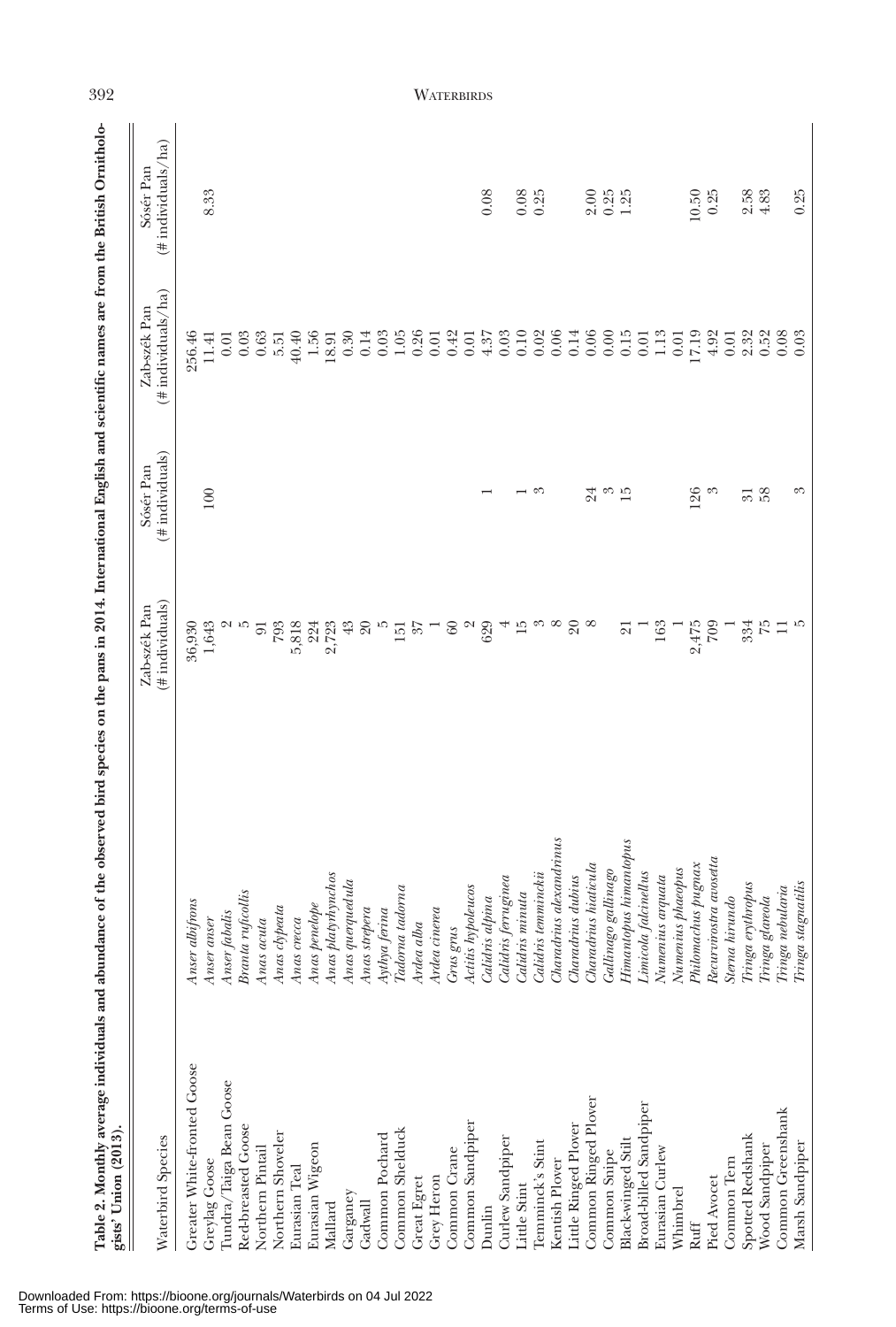| $_{\rm usn}$                                        |                  |  |
|-----------------------------------------------------|------------------|--|
|                                                     |                  |  |
|                                                     |                  |  |
|                                                     |                  |  |
|                                                     |                  |  |
|                                                     |                  |  |
|                                                     |                  |  |
|                                                     |                  |  |
|                                                     |                  |  |
| ¢                                                   |                  |  |
|                                                     |                  |  |
|                                                     |                  |  |
|                                                     |                  |  |
|                                                     |                  |  |
|                                                     |                  |  |
| J                                                   |                  |  |
|                                                     |                  |  |
|                                                     |                  |  |
|                                                     |                  |  |
|                                                     |                  |  |
|                                                     |                  |  |
|                                                     |                  |  |
|                                                     |                  |  |
|                                                     |                  |  |
|                                                     |                  |  |
|                                                     |                  |  |
|                                                     |                  |  |
|                                                     |                  |  |
|                                                     |                  |  |
|                                                     |                  |  |
|                                                     |                  |  |
|                                                     |                  |  |
|                                                     |                  |  |
|                                                     |                  |  |
|                                                     |                  |  |
|                                                     |                  |  |
|                                                     |                  |  |
|                                                     |                  |  |
| י<br>י                                              |                  |  |
|                                                     |                  |  |
|                                                     |                  |  |
|                                                     |                  |  |
|                                                     |                  |  |
|                                                     |                  |  |
|                                                     |                  |  |
|                                                     |                  |  |
|                                                     |                  |  |
| is 3<br>i                                           |                  |  |
| i<br>֖ׅׅ֧֚֚֚֚֚֚֚֚֚֚֚֚֚֚֚֚֚֚֚֚֚֚֚֚֚֚֚֬֡֡֡֡֡֡֡֓֡֡֡֡֬֝ |                  |  |
| j                                                   |                  |  |
|                                                     |                  |  |
| )                                                   |                  |  |
|                                                     |                  |  |
| ļ                                                   |                  |  |
|                                                     | ì<br>ś           |  |
|                                                     | i<br>C<br>C<br>C |  |
|                                                     |                  |  |
|                                                     |                  |  |
|                                                     |                  |  |
|                                                     | i                |  |
|                                                     |                  |  |
|                                                     |                  |  |
| j                                                   | Ï                |  |

| Waterbird Species                 |                                       | $#$ individuals)<br>Zab-szék Pan | $(\#$ individuals)<br>Sósér Pan | $(*$ individuals/ha)<br>Zab-szék Pan | $(\#$ individuals/ha)<br>Sósér Pan |
|-----------------------------------|---------------------------------------|----------------------------------|---------------------------------|--------------------------------------|------------------------------------|
| Common Redshank                   | Tringa totanus                        |                                  |                                 | 0.53                                 |                                    |
| Northern Lapwing                  | Vanellus vanellus                     | 1.355                            | $\overline{6}$                  | 9.41                                 | 1.67                               |
| Whiskered Tern                    | Chlidonias hybrida                    |                                  |                                 | 0.02                                 |                                    |
| <b>Black Tern</b>                 | Midonias niger                        |                                  |                                 | 0.03                                 |                                    |
| Black-headed Gull                 | Chroicocephalus ridibundus            | 74:                              | 107                             | 5.20                                 | 8.92                               |
| Mew Gull                          | Larus canus                           |                                  |                                 | 0.03                                 |                                    |
| Mediterranean Gull                | Larus melanocephalus                  |                                  |                                 | 0.02                                 |                                    |
| Yellow-legged Gull & Caspian Gull | Larus michahellis & Larus cacchinnans | 226                              |                                 | 1.57                                 |                                    |
| TOTAL                             |                                       | 55,453                           | 495                             | 385.10                               | 41.24                              |

mg P/m2 /year for the Zab-szék pan, and 1,376 mg C/m2 /year, 226 mg N/m2 /year and 54 mg P/m2 /year for the Sósér pan. The yearly total nutrient loads and the seasonal dynamics of waterbird abundance show that the monthly mean carbon, nitrogen and phosphorus loading by waterbirds was six, five, and four times higher in the Zab-szék pan, respectively, than in the Sósér pan (Table 3; Fig. 1B, 1C).

Physical and Chemical Conditions of the Pans

For both pans, the salinity was within the hyposaline range  $(5.6-5.7 \text{ g/l})$  and the pH was alkaline (> 9). Both pans were very shallow with water depths ranging from 2 to 50 cm, and a monthly period of drying out from the middle of July through August. The transparency, as measured with Secchi, was very low in the turbid Zab-szék pan; the mean transparency for the Zabszék pan was 1.9 cm, with a minimum of 0.3 cm, due to the high concentration of algalfree suspended solids. However, transparency was also low in the colored Sósér pan, with a much lower concentration of algalfree suspended solids and a mean CDOM concentration an order of magnitude higher than in the Zab-szék pan (Table 3).

There was a strong positive correlation between CDOM and DOC  $(r = 0.862)$ , and, on the basis of the DOC concentrations, both pans (Sósér in particular) were polyhumic  $(> 16 \text{ mg C/I})$ . The proportion of POC was 32% for the Zab-szék pan and only 9% for the Sósér pan. The mean total nitrogen concentration was higher (2.6x) in the Sósér pan compared to the Zab-szék pan. Conversely, both mean total and soluble reactive phosphorus concentration was higher (3.6x and 4.3x, respectively) in the Zab-szék pan compared to the Sósér pan (Table 3).

Planktonic Primary Production and Respiration

Mean chlorophyll *a* concentration was two times higher in the Zab-szék pan than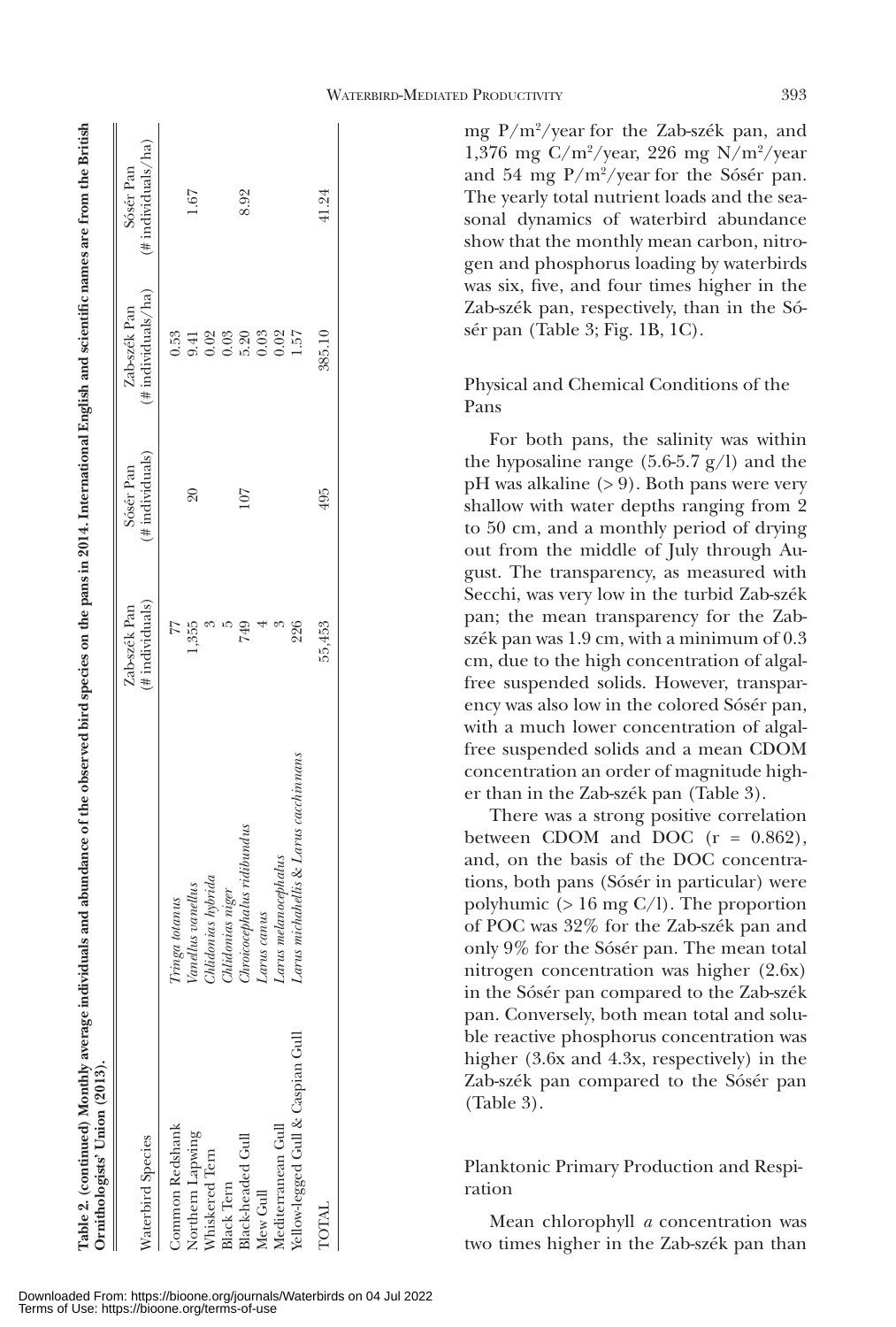394 WATERBIRDS



**Figure 1. Seasonal dynamics of waterbird abundance (A), nutrient loading of waterbird excrement (B and C), chlorophyll** *a* **concentration (D), planktonic production (E), and respiration (F) on the investigated pans (Zab-szék and Sósér pans) in 2014.**

in the Sósér pan. The seasonal dynamics of chlorophyll *a* concentration was also different. In the Zab-szék pan, the annual peak occurred in spring, while in the Sósér pan it was observed in summer (Fig. 1D).

There was a significant correlation  $(r =$ 0.596) between the monthly Pro and Res of the pans, and the rate of respiration was higher than the rate of production for both pans. The yearly Pro/Res ratio was 0.85 in the Zabszék pan but only 0.29 in the Sósér pan. The estimated mean monthly production rates (Pro: mg C/m2 /month) were twice as high in the Zab-szék pan (Fig. 1E)—where the nutrient loading of waterbirds was also higher (C: 6x; N: 5x; P: 4x)—compared to the Sósér pan, while the mean monthly respiration rates (Res: mg C/m2 /month) were similar (Table 3).

The seasonal dynamics of production and respiration also differed between the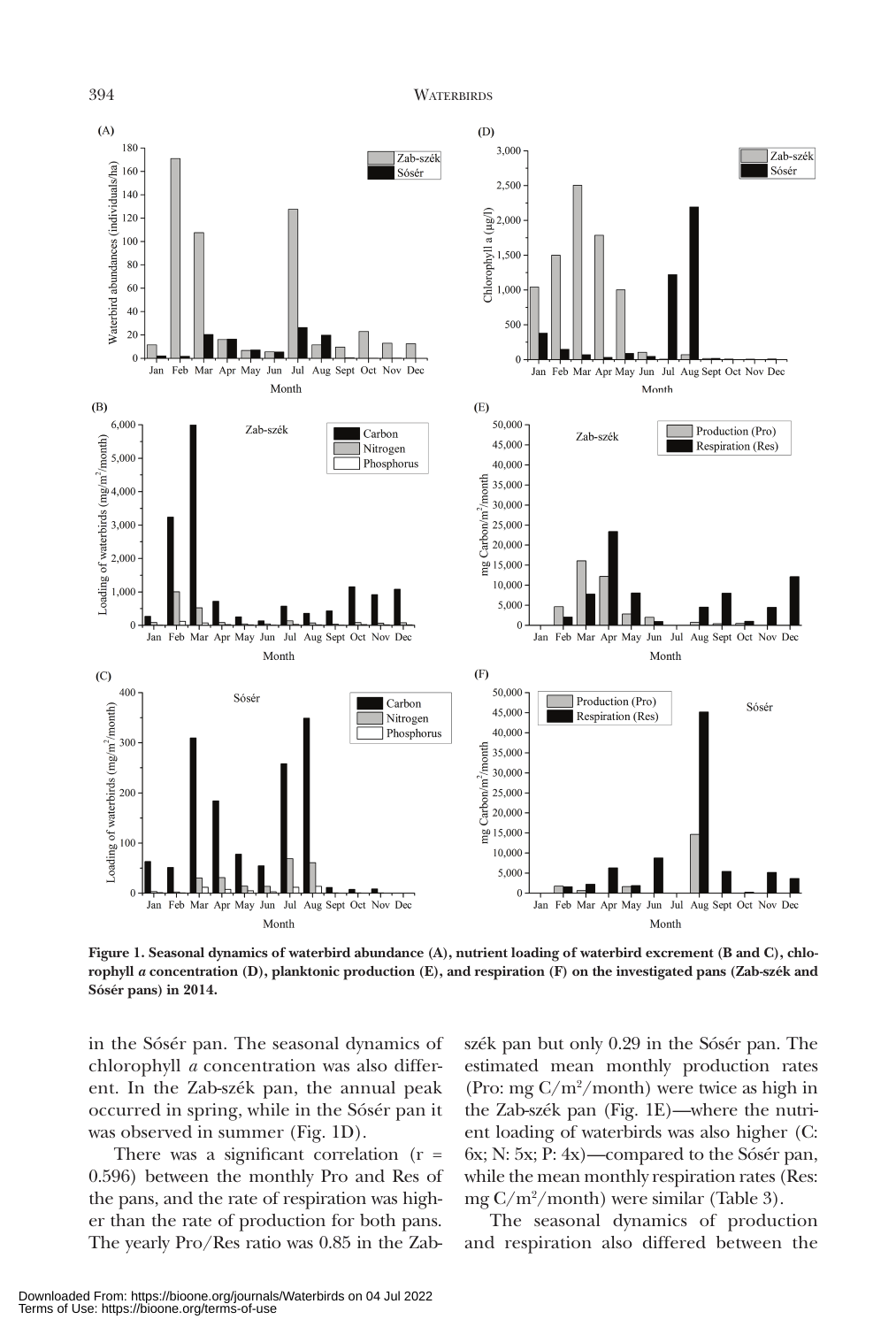| extra m cand pace and a f minimal pace accept to a contract                   |                                                 |        |                      |          |           |
|-------------------------------------------------------------------------------|-------------------------------------------------|--------|----------------------|----------|-----------|
| Parameter                                                                     | Abbreviation                                    | Number | Mean                 | Minimum  | Maximum   |
| Zab-szék Pan                                                                  |                                                 |        |                      |          |           |
| Water depth (cm)                                                              |                                                 |        | 13.00                | 2.00     | 40.00     |
| Secchi disc transparency (cm)                                                 | secchi                                          |        | 1.90                 | 0.30     | 4.00      |
| Algal-free suspended solids (mg/l)                                            | rss-Alg                                         |        | 2,182.80             | 11.20    | 7,637.90  |
| Salinity $(g/l)$                                                              |                                                 |        | 5.60                 | 1.70     | 17.00     |
|                                                                               |                                                 |        | 9.60                 | 8.90     | 10.20     |
| Colored dissolved organic matter (mg Pt/l)                                    |                                                 |        | 470.40               | 199.30   | 926.10    |
| Dissolved organic carbon (mg/l)                                               |                                                 |        | 69.12                | 29.43    | 217.19    |
| Total organic carbon (mg/l)                                                   |                                                 |        | 140.67               | 34.15    | 407.29    |
| Total nitrogen $(\mu g/l)$                                                    |                                                 |        | 3,885.12             | 2,026.39 | 27,441.16 |
| Soluble reactive phosphorus (µg/l)                                            |                                                 |        |                      | 207.30   | 5,239.07  |
| Total phosphorus $(\mu g / l)$                                                |                                                 |        | 3,044.00<br>7,170.08 | 2,012.47 | 7,703.67  |
| Chlorophyll $a$ ( $\mu$ g/l)                                                  | $\overset{\triangle}{B} \overset{\triangle}{E}$ |        | 751.95               | 6.06     | 2,750.84  |
| month)<br>Planktonic gross primary production (mg $C/m^2$                     | Pro                                             |        | ,941.31              | 0.00     | 6,092.38  |
| Planktonic respiration (mg C/m <sup>2</sup> /month)                           | Res                                             |        | ;236.42              | 920.93   | 23,356.43 |
| Carbon loading of waterbird excrement $(\text{mg C}/\text{m}^2/\text{month})$ |                                                 |        | 631.80               | 66.36    | 2,679.31  |
| Nitrogen loading of waterbird excrement $(mg N/m^2/m$ onth)                   |                                                 |        | 101.75               | 17.9     | 445.18    |
| Phosphorus loading of waterbird excrement (mg P/m <sup>2</sup> /month)        |                                                 |        | 16.45                | 3.94     | 56.30     |
|                                                                               |                                                 |        |                      |          |           |

Table 3. Basic statistical summary of the soda pans in 2014. **Table 3. Basic statistical summary of the soda pans in 2014.**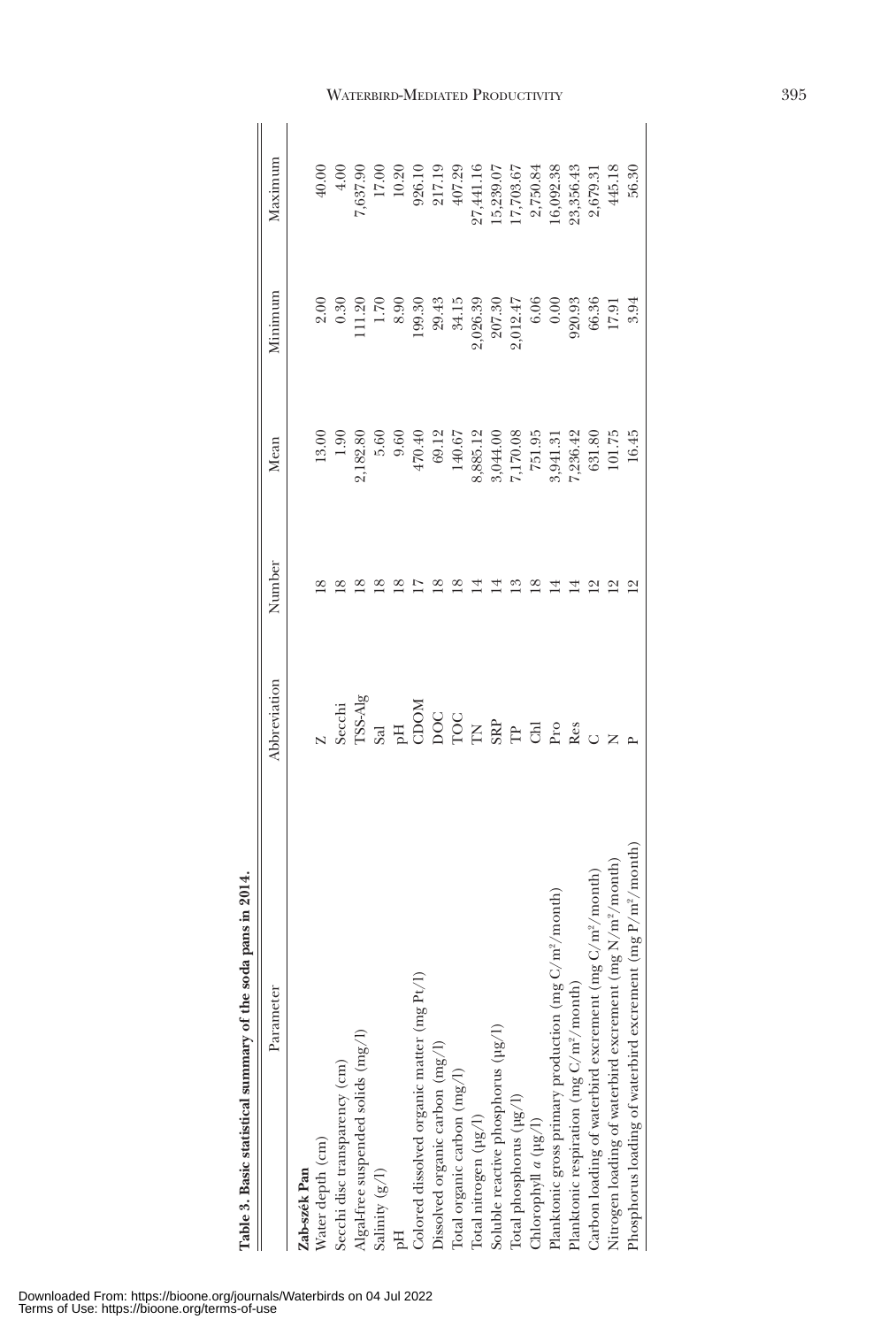| of the soda pans in 2014<br>Table 3. (continued) Basic statistical summary |                                                                                                  |        |           |          |                   |
|----------------------------------------------------------------------------|--------------------------------------------------------------------------------------------------|--------|-----------|----------|-------------------|
| Parameter                                                                  | Abbreviation                                                                                     | Number | Mean      | Minimum  | Maximum           |
| Sósér Pan                                                                  |                                                                                                  |        |           |          |                   |
| Water depth (cm)                                                           |                                                                                                  |        | 18.05     | 5.50     | 50.00             |
| Secchi disc transparency (cm)                                              |                                                                                                  |        | 7.20      | 1.50     |                   |
| Algal-free suspended solids (mg/l)                                         | Secchi<br>ISS-Alg                                                                                |        | 97.40     | 0.00     | $20.00$<br>470.70 |
| Salinity $(g/l)$                                                           |                                                                                                  |        | 5.70      | 1.30     | 12.90             |
|                                                                            |                                                                                                  |        | 9.30      | 8.40     | 10.10             |
| Colored dissolved organic matter (mg Pt/l)                                 |                                                                                                  |        | 5,388.70  | ,148.40  | 9,644.70          |
| Dissolved organic carbon (mg/l)                                            |                                                                                                  | ≌      | 437.25    | 95.38    | 988.49            |
| Total organic carbon $\left(\mathrm{mg}/\mathrm{l}\right)$                 |                                                                                                  |        | 479.20    | 98.61    | 1,138.15          |
| Total nitrogen (µg/l)                                                      |                                                                                                  |        | 22,725.31 | 3,520.12 | 32,661.46         |
| Soluble reactive phosphorus (µg/l)                                         | $\begin{array}{c}\n 3 \\ 3 \\ 4 \\ 5 \\ 6 \\ 8 \\ 1 \\ 1 \\ 2 \\ 3 \\ 4 \\ 5 \\ 6\n \end{array}$ |        | 710.89    | 33.89    | 2,521.83          |
| Total phosphorus (µg/l)                                                    |                                                                                                  |        | 2,015.78  | 292.29   | 3,979.60          |
| Chlorophyll $a$ ( $\mu$ g/l)                                               |                                                                                                  |        | 369.12    | 1.16     | 3,144.48          |
| Planktonic gross primary production (mg C/m <sup>2</sup> /month)           | Pro                                                                                              |        | ,872.05   | 0.00     | 4,645.27          |
| Planktonic respiration (mg C/m <sup>2</sup> /month)                        | Res                                                                                              |        | 8,039.55  | 207.65   | 15,162.81         |
| $/m^2/m$ onth)<br>Carbon loading of waterbird excrement (mg C,             |                                                                                                  |        | 114.65    | 0.00     | 349.32            |
| Nitrogen loading of waterbird excrement (mg N/m <sup>2</sup> /month)       |                                                                                                  |        | 18.80     | 0.00     | 68.61             |
| Phosphorus loading of waterbird excrement (mg P/m <sup>2</sup> /month)     |                                                                                                  |        | $-4.5$    | 0.00     | 13.46             |

396 WATERBIRDS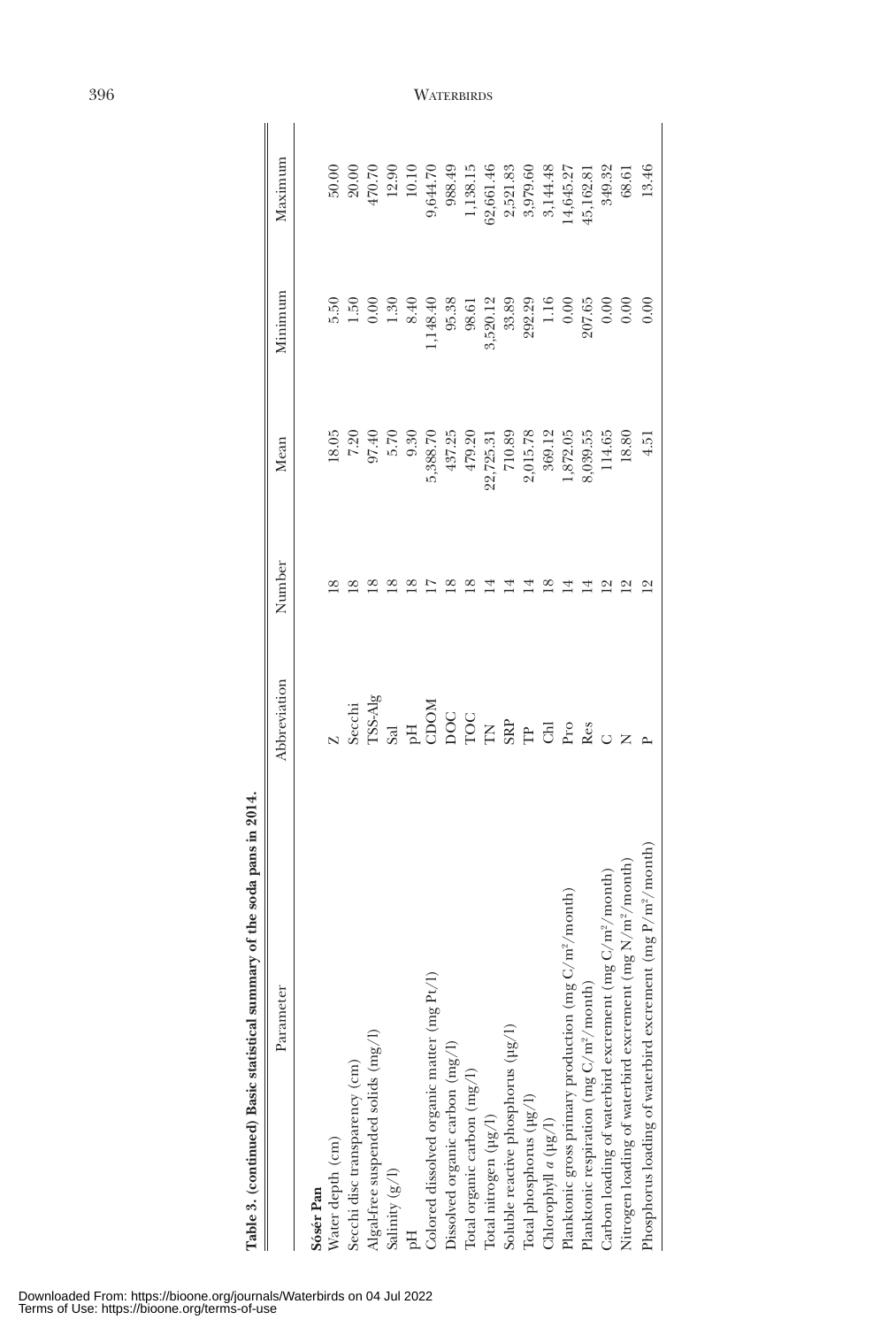pans. In the Zab-szék pan, maximum production and respiration both occurred in the spring, during February-April (Fig. 1E), when the nutrient loading of waterbirds was also at its peak (Fig. 1B). In contrast, in the Sósér pan, both production and respiration peaked in August (Fig. 1F), due to the presence of a dense population of blue-green algae, with an extremely high maximum chlorophyll *a* concentration in the shallow water occurring after a month-long dry period. This peak was of a brief duration, and production was almost zero from the middle of September to the end of the year.

The estimated annual planktonic production was 2.8 times higher in the Zab-szék pan  $(63, 468 \text{ mg C/m}^2/\text{year})$  than in the Sósér pan  $(22,796 \text{ mg C/m}^2/\text{year})$ . In contrast to production, annual planktonic respiration was more or less the same in the two pans (Zab-szék pan: 74,748 mg C/m<sup>2</sup>/year; Sósér pan: 77,460 mg C/m<sup>2</sup>/year).

Principal Component Analysis of the Variables

The first four principal components explain 85.67% of the variance, the remaining components each contribute 4% or less, and several variables are highly correlated. According to the PCA ordination and pairwise correlations, most of the physical and chemical variables related to the first, second or third component, and they varied together in three groups. The first group was composed of T, Sal, pH, SRP and TP, the second comprised Z, Secchi and TN, and the third included Pt, TOC and DOC. TSS-Alg varied separately along the second component. The C, N, and P loading of waterbirds varied closely together with Chl and Pro along the second component, while only Res varied mostly with the fourth component, and it had no significant correlation with any measured variables (Fig. 2).

The C loading of waterbirds was significantly and positively correlated with the TSS-Alg, TP, SRP and Pro variables, and negatively correlated with the Secchi, CDOM and DOC variables. The N loading of waterbirds significantly and positively correlated with the TSS-Alg, pH, CDOM, TP, SRP, Chl and Pro variables, and negatively correlated with the Z, Secchi and DOC variables. The P loading of waterbirds significantly and positively correlated with the TSS-Alg, pH, TP, SRP, Chl and Pro variables, and negatively correlated with the Secchi, CDOM and DOC variables (Table 4).

# **D**ISCUSSION

Both the turbid and colored pans were considered to be hypertrophic based on the concentration of inorganic plant nutrients and chlorophyll *a* (Organization for Economic Cooperation and Development 1982), but the depth-integrated production level was very low compared to the chlorophyll *a* concentration, and the gross primary production and respiration ratio was smaller than 1 for both pans. Although some studies have found that a Pro/Res ratio below 1 is common at different trophic states in temperate zone lakes (del Giorgio and Peters 1994; Hanson *et al*. 2003; Urabe *et al*. 2005; Cornell and Klarer 2008), we found that a Pro/Res < 0.5 may be common in soda pans. Del Giorgio and Peters (1993) demonstrated that the Pro/Res ratio varies with trophic status. Oligotrophic lakes are considered to be net heterotrophic, with chlorophyll *a* concentrations of 17 µg/l set as the dividing point. Eutrophic and hypertrophic lakes are considered to be net autotrophic due to the higher levels of primary productivity and lower allochthonous organic matter. Our results are inconsistent with these findings despite the fact that the average chlorophyll *a* concentration of the pans was an order of magnitude higher (means of turbid: 752 µg/l and colored: 369 µg/l) than the suggested limit (17 µg/l) of heterotrophy; there was no question that the pans were net heterotrophic.

Waterbird-related nutrient loading in inland waters can vary widely (Manny *et al*. 1994; Post *et al*. 1998; Hahn *et al*. 2008). However, in the current study phosphorus and nitrogen loads were found to be three and six times higher, respectively, compared to a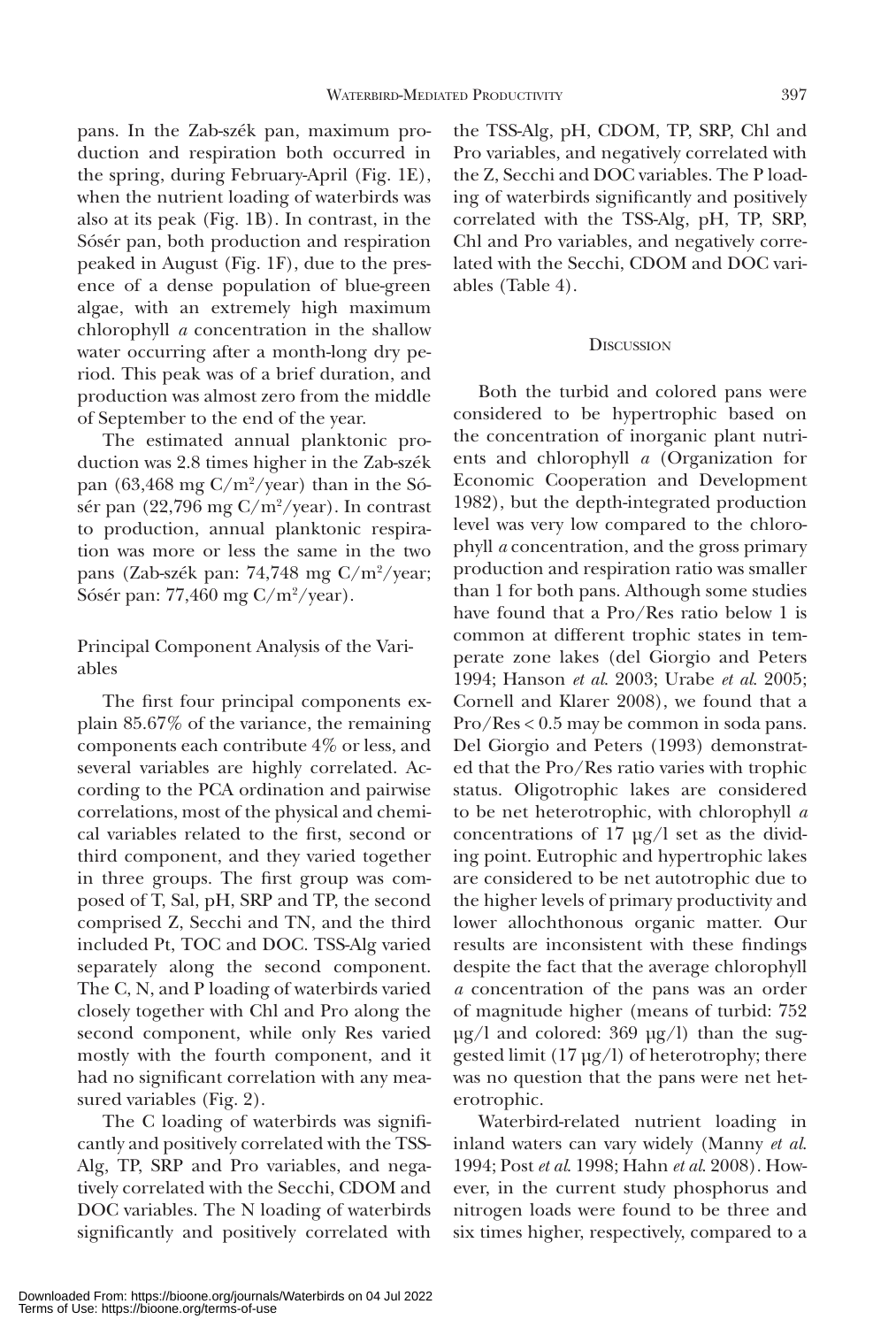

**Figure 2. Presentation of the principal component analysis (PCA) of Carbon (C), Nitrogen (N), and Phosphorus (P) loading of waterbird excrement and the environmental parameters. Dashed lined ellipse symbolizes that nutrient (C, N, P) loading of waterbirds closely varied together with Chl and Pro along the second component (see in Table 3 for abbreviations and units of variables).**

prototypical example of guanotrophication (Manny *et al*. 1994) on Wintergreen Lake, Michigan, USA, where the estimated loading of waterbirds was 297 kg/ha/year for C, 19 kg/ha/year for N and 6 kg/ha/year for P. Thus, our study represents an example of extreme guanotrophication in a continental environment; guanotrophication may be a consequence of the relatively small size of the pans and the high abundance and diversity of waterbirds present.

Some previous studies (Unckless and Makarewicz 2007; Özbay 2015) did not find any significant differences in the plant nutrient pool and concentration of chlorophyll *a* at a 1.5- to 2-m water depth when treated with bird excrement, indicating that feces and

associated nutrients settled quickly to the bottom sediments. By contrast, the two soda pans of the current study were very shallow, with a mean depth of 0.13 m and 0.19 m, respectively, which allowed for the continuous mixing of the water column. Therefore, feces and associated nutrients did not settle to the bottom sediments, which explains the significant positive correlation among the nutrient loading of waterbirds, TP and SRP.

The current study also demonstrated that the nutrient loading of waterbirds has an important role in soda pan phosphorus cycling, which was already suggested in a bird-free control investigation (Boros *et al*. 2008a). Our hypothesis was supported, as waterbirds significantly affected planktonic gross pri-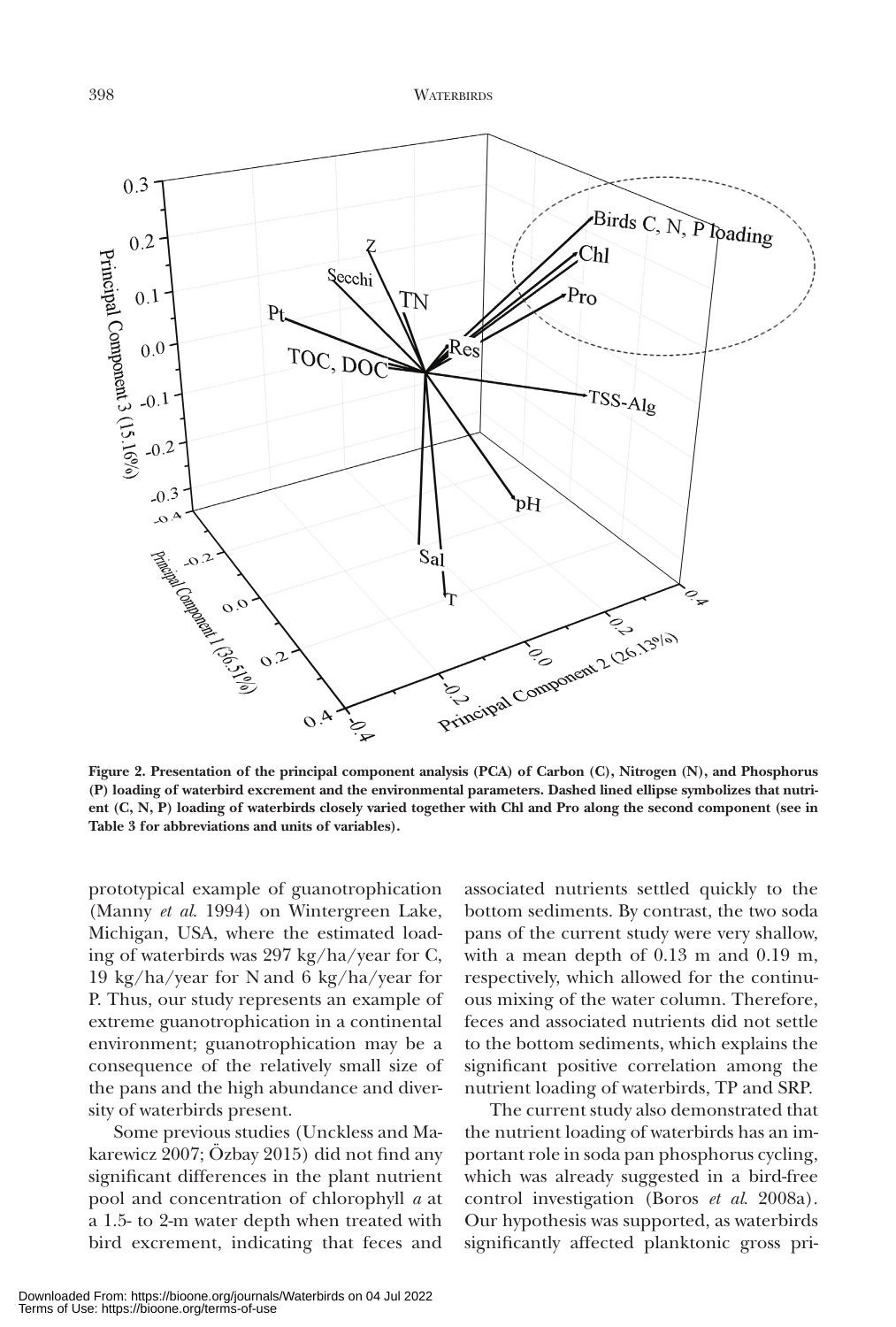**Table 4. Spearman's rank correlation coefficients between Carbon (C), Nitrogen (N), and Phosphorus (P) loading of waterbird excrement and physical, chemical, and biological variables (\*\*\***  Table 4. Spearman's rank correlation coefficients between Carbon (C), Nitrogen (N), and Phosphorus (P) loading of waterbird excrement and physical, chemical, and biological *P*  $\geq$  0.06). **P**  $\geq$  0.001. \*\* *P*  $\geq$  0.01. \* *P*  $\geq$  0.05). *P* **< 0.01, \***  *P* **< 0.001, \*\*** 

|                                                                                                                                                                                                                                                                                                                   |                                  | Correlation<br>coefficient | $-0.748***$<br>$+0.857***$<br>$+0.692***$<br>$+0.642**$<br>$-0.549**$<br>$+0.635**$<br>$+0.495*$<br>$-0.416*$<br>$+0.435*$                                                                                                                          |
|-------------------------------------------------------------------------------------------------------------------------------------------------------------------------------------------------------------------------------------------------------------------------------------------------------------------|----------------------------------|----------------------------|-----------------------------------------------------------------------------------------------------------------------------------------------------------------------------------------------------------------------------------------------------|
|                                                                                                                                                                                                                                                                                                                   | Phosphorus Loading of Waterbirds | Variable                   | Planktonic gross primary production<br>Colored dissolved organic matter<br>Soluble reactive phosphorus<br>Algal-free suspended solids<br>Dissolved organic carbon<br>Secchi disc transparency<br>Total phosphorus<br>Chlorophyll $a$                |
|                                                                                                                                                                                                                                                                                                                   |                                  | Correlation<br>coefficient | $-0.705***$<br>$+0.823***$<br>$+0.608**$<br>$+0.606**$<br>$+0.654***$<br>$+0.590**$<br>$+0.590***$<br>$-0.485*$<br>$-0.420*$<br>$+0.427*$                                                                                                           |
|                                                                                                                                                                                                                                                                                                                   | Nitrogen Loading of Waterbirds   | Variable                   | Planktonic gross primary production<br>Colored dissolved organic matter<br>Soluble reactive phosphorus<br>Algal-free suspended solids<br>Dissolved organic carbon<br>Secchi disc transparency<br>Total phosphorus<br>Chlorophyll $a$<br>Water depth |
|                                                                                                                                                                                                                                                                                                                   |                                  | Correlation<br>coefficient | $-0.653***$<br>$-0.813***$<br>$-0.553**$<br>$-0.491*$<br>$-0.556*$<br>$-0.535*$<br>$-0.468*$                                                                                                                                                        |
| $\ldots$ , $\ldots$ , $\ldots$ , $\ldots$ , $\ldots$ , $\ldots$ , $\ldots$ , $\ldots$ , $\ldots$ , $\ldots$ , $\ldots$ , $\ldots$ , $\ldots$ , $\ldots$ , $\ldots$ , $\ldots$ , $\ldots$ , $\ldots$ , $\ldots$ , $\ldots$ , $\ldots$ , $\ldots$ , $\ldots$ , $\ldots$ , $\ldots$ , $\ldots$ , $\ldots$ , $\ldots$ | Carbon Loading of Waterbirds     | <b>Ariable</b>             | Planktonic gross primary production<br>Colored dissolved organic matter<br>Soluble reactive phosphorus<br>Algal-free suspended solids<br>Dissolved organic carbon<br>Secchi disc transparency<br>Total phosphorus                                   |

WATERBIRD-MEDIATED PRODUCTIVITY 399

mary production in the studied soda pans, presumably as a consequence of the biological availability of their excrement. Despite the high nutrient (N, P) concentrations and high phytoplankton biomass, depth-integrated primary production was low due to limited light availability caused by extremely high turbidity and high CDOM concentration. In contrast to production, there was no significant correlation between the nutrient loading of waterbirds and planktonic respiration. Thus, this aspect of the hypothesis was not supported. The low Pro/Res in the colored pan was presumably caused by a high dissolved organic carbon concentration (polyhumic). A possible explanation for the difference of Pro/Res between the turbid and colored pans is variation in the decomposition of the bird excrement and surrounding macrophytes.

# ACKNOWLEDGMENTS

Data collection was supported by the Kiskunság National Park Directorate with a legal permission for conducting our research. We are grateful to the staff of the national park, who helped in our fieldwork, and to Naturglobe Ltd. for professional, technical and management support. Boglárka Somogyi was sponsored by the Bolyai János research fellow of the Hungarian Academy of Sciences. We thank Anett Rozália Kelemen and Balázs Németh for the laboratory measurements, and Verner Peter Bingman and Károly Pálffy for the English editing. Our methods meet all ethical guidelines for the use of wild birds in research, as stipulated by the standards and policies of Hungary.

## LITERATURE CITED

- Boros, E., Sz. Bánfi and L. Forró. 2006a. Anostracans and microcrustaceans as potential food sources of waterbirds on sodic pans of the Hungarian plain. Hydrobiologia 567: 341-349.
- Boros, E., S. Andrikovics, B. Kiss and L. Forró. 2006b. Feeding ecology of migrating waders (Charadrii) at sodic-alkaline pans, in the Carpathian Basin. Bird Study 53: 86-91.
- Boros, E., T. Nagy, Cs. Pigniczki, L. Kotymán, K. V.- Balogh and L. Vörös. 2008a. The effect of aquatic birds on the nutrient load and water quality of soda pans in Hungary. Acta Zoologica Academiae Scientiarum Hungaricae 54 (Supplement 1): 207- 994
- Boros, E., L. Forró, G. Gere, O. Kiss, L. Vörös and S. Andrikovics. 2008b. The role of aquatic birds in the regulation of trophic relationships of conti-

Downloaded From: https://bioone.org/journals/Waterbirds on 04 Jul 2022 Terms of Use: https://bioone.org/terms-of-use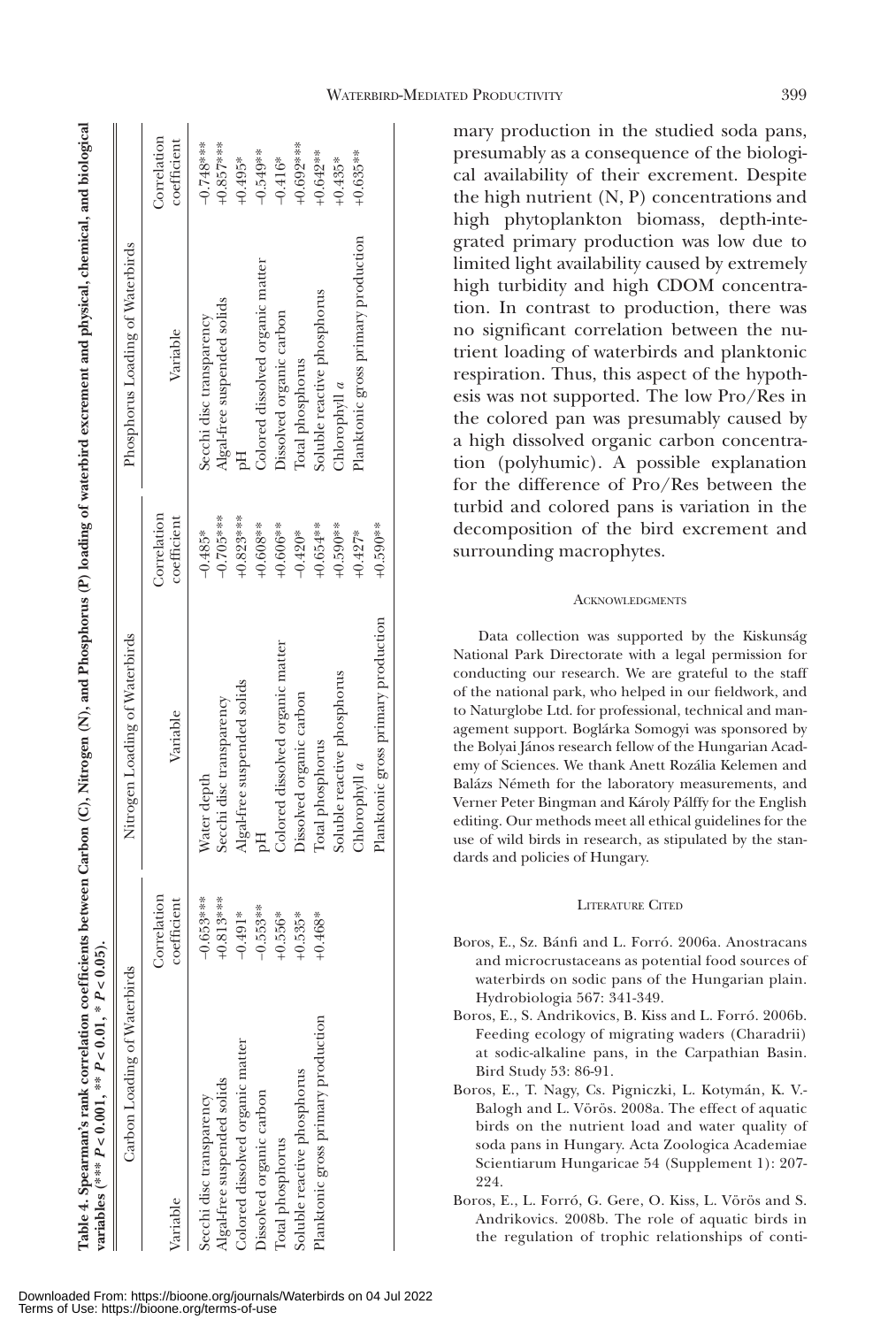nental soda pans in Hungary. Acta Zoologica Academiae Scientiarum Hungaricae 54 (Supplement 1): 189-206.

- Boros, E., Z. Ecsedi and J. Oláh (Eds.). 2013. Ecology and management of soda pans in the Carpathian Basin. Hortobágy Environmental Association, Balmazújváros, Hungary.
- Boros, E., Zs. Horváth, G. Wolfram and L. Vörös. 2014. Salinity and ionic composition of the shallow astatic soda pans in the Carpathian Basin. Annales de Limnologie - International Journal of Limnology 50: 59-69.
- Brian, E. J., W. D. Grant, A. W. Duckworth and G. G. Owenson. 1998. Microbial diversity of soda lakes. Extremophiles 2: 191-200.
- British Ornithologists' Union. 2013. The British list: a checklist of birds of Britain, 8th ed. Ibis 155: 635-676.
- Cornell, L. P. and D. M. Klarer. 2008. Patterns of dissolved oxygen, productivity and respiration in Old Woman Creek Estuary, Erie County, Ohio during low and high water conditions. Ohio Journal of Science 108: 31-43.
- Cuthbert, I. D. and P. del Giorgio. 1992. Toward a standard method of measuring colour in freshwater. Limnology and Oceanography 37: 1319-1326.
- del Giorgio, P. A. and R. H. Peters. 1993. Balance between phytoplankton production and plankton respiration in lakes. Canadian Journal of Fisheries and Aquatic Sciences 50: 282-289.
- del Giorgio, P. A. and R. H. Peters. 1994. Patterns in planktonic P:R ratios in lakes: influence of lake trophy and dissolved organic C. Limnology and Oceanography 39: 772-787.
- del Giorgio, P. A. and P. J. le B. Williams. 2005. Respiration in aquatic ecosystems. Oxford University Press, Oxford, U.K.
- Eaton, A. D., L. S. Clesceri and A. E. Greenberg. 1995. Standard methods for the examination of water and wastewater, 19th ed. American Public Health Association, Washington, D.C.
- Environmental Systems Research Institute (ESRI). 2013. ESRI ArcMap GIS software v. 10.2 for Desktop, ESRI, Redlands, California. http://www.esri. com, accessed 30 July 2013.
- Gould, D. J. and M. R. Fletcher. 1978. Gull droppings and their effects on water quality. Water Research 12: 665-762.
- Green, A. J. and J. Elmberg. 2013. Ecosystem services provided by waterbirds. Biological Reviews 89: 105-122.
- Hahn, S., S. Bauer and M. Klaassen. 2008. Quantification of allochthonous nutrient input into freshwater bodies by herbivorous waterbirds. Freshwater Biology 53: 181-193.
- Hanson, P. C., D. L. Bade, S. R. Carpenter and T. K. Kratz. 2003. Lake metabolism: relationships with dissolved organic carbon and phosphorus. Limnology and Oceanography 48: 1112-1119.
- Horváth, Zs., Cs. F. Vad, L. Vörös and E. Boros. 2013. The keystone role of anostracans and copepods in

European soda pans during the spring migration of waterbirds. Freshwater Biology 58: 430-440.

- Kear, J. 1963. The agricultural importance of wild goose droppings. Pages 72-77 *in* The Wildfowl Trust Fourteenth Annual Report, Slimbridge, U.K.
- Manny, B. A., W. C. Johnson and R. G. Wetzel. 1994. Nutrient additions by waterfowl to lakes and reservoirs: predicting their effects on productivity and water quality. Hydrobiologia 279-280: 121-132.
- Marion, L., P. Clergeau, L. Brient and G. Bertru. 1994. The importance of avian-contributed nitrogen (N) and phosphorus (P) to Lake Grand-Lieu, France. Hydrobiologia 279-280: 133-147.
- Menzel, D. H. and N. Corwin. 1965. The measurement of total phosphorus in seawater based on the liberation of organically bound fractions by persulfate oxidation. Limnology and Oceanography 10: 280-282.
- Murphy, J. and J. P. Riley. 1962. A modified single solution method for the determination of phosphate in natural waters. Analytica Chimica Acta 27: 31-36.
- Oláh, J. 2003. Waterbird trophic guilds. Hungarian Waterfowl Publication 10: 381-423. (In Hungarian with English summary).
- Organization for Economic Cooperation and Development (OECD). 1982. Eutrophication of waters. Monitoring, assessment and control. Unpublished report, OECD Cooperative Programme on Monitoring of Inland Waters (Eutrophication Control), Environment Directorate, OECD, Paris, France.
- OriginLab. 2015. Origin: data analysis and graphing software v. 9.2. OriginLab, Northampton, Massachusetts. http://www.originlab.com, accessed 24 October 2014.
- Özbay, H. 2015. The effects of bird exclusion on the chemical and biological characteristics of a soda lake. International Journal of Aquatic Science 6: 3-10.
- Post, D. M., J. P. Taylor, J. F. Kitchell, M. H. Olson, D. E. Schindler and B. R. Herwig. 1998. The role of migratory waterfowl as nutrient vectors in a managed wetland. Conservation Biology 12: 910-920.
- Reynolds, C. S. 1984. The ecology of freshwater phytoplankton. Cambridge University Press, Cambridge, U.K.
- Sorokin, D. Y., T. Berben, E. Denise, M. L. Overmars, C. D. Vavourakis and G. Muyzer. 2014. Microbial diversity and biogeochemical cycling in soda lakes. Extremophiles 18: 791-809.
- Unckless, R. L. and J. C. Makarewicz. 2007. The impact of nutrient loading from Canada Geese (*Branta canadensis*) on water quality, a mesocosm approach. Hydrobiologia 586: 393-401.
- Urabe, J., T. Yoshida, T. B. Gurung, T. Sekino, N. Tsugeki, K. Nozaki, M. Maruo, E. Nakayama and M. Nakanishi. 2005. The production-to-respiration ratio and its implication in Lake Biwa, Japan. Ecological Research 20: 367-375.